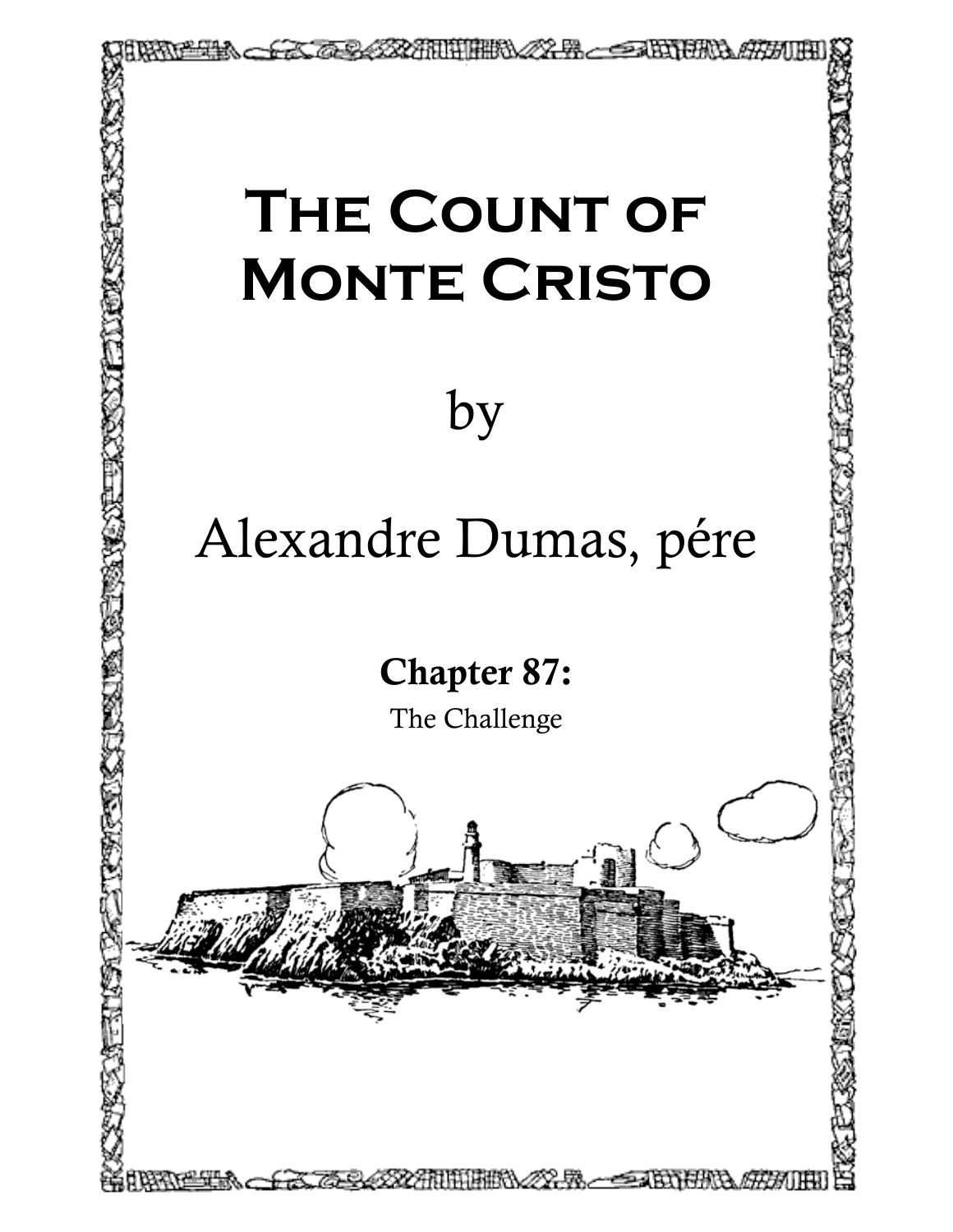"Then," continued Beauchamp, "I took advantage of the silence and the darkness to leave the house without being seen. The usher who had introduced me was waiting for me at the door, and he conducted me through the corridors to a private entrance opening into the Rue de Vaugirard. I left with mingled feelings of sorrow and delight. Excuse me, Albert,—sorrow on your account, and delight with that noble girl, thus pursuing paternal vengeance. Yes, Albert, from whatever source the blow may have proceeded—it may be from an enemy, but that enemy is only the agent of providence." Albert held his head between his hands; he raised his face, red with shame and bathed in tears, and seizing Beauchamp's arm, "My friend," said he, "my life is ended. I cannot calmly say with you, 'Providence has struck the blow;' but I must discover who pursues me with this hatred, and when I have found him I shall kill him, or he will kill me. I rely on your friendship to assist me, Beauchamp, if contempt has not banished it from your heart."

"Contempt, my friend? How does this misfortune affect you? No, happily that unjust prejudice is forgotten which made the son responsible for the father's actions. Review your life, Albert; although it is only just beginning, did a lovely summer's day ever dawn with greater purity than has marked the commencement of your career? No, Albert, take my advice. You are young and rich—leave Paris—all is soon forgotten in this great Babylon of excitement and changing tastes. You will return after three or four years with a Russian princess for a bride, and no one will think more of what occurred yesterday than if it had happened sixteen years ago."

"Thank you, my dear Beauchamp, thank you for the excellent feeling which prompts your advice; but it cannot be. I have told you my wish, or rather my determination. You understand that, interested as I am in this affair, I cannot see it in the same light as you do. What appears to you to emanate from a celestial source, seems to me to proceed from one far less pure. Providence appears to me to have no share in this affair; and happily so, for instead of the invisible, impalpable agent of celestial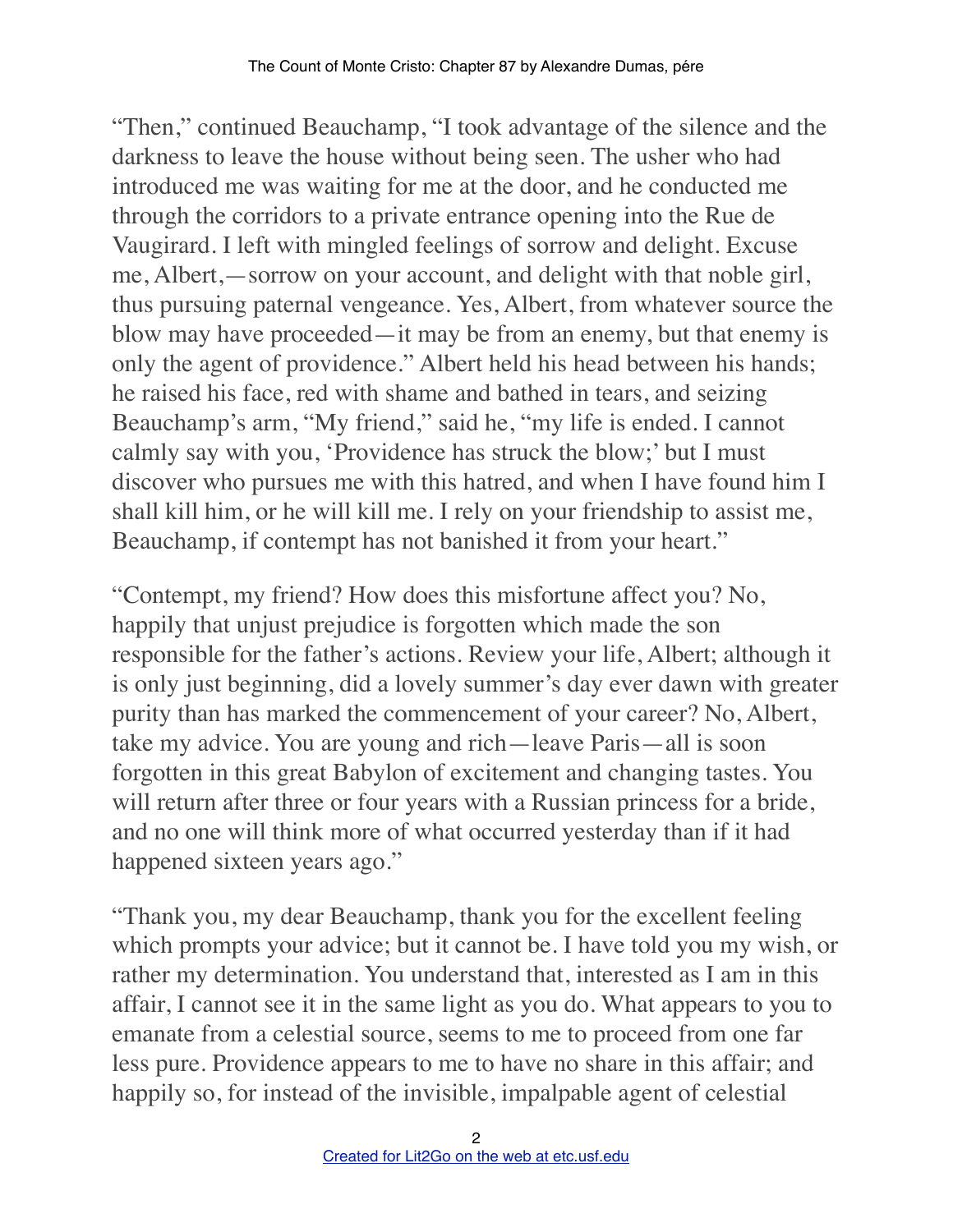rewards and punishments, I shall find one both palpable and visible, on whom I shall revenge myself, I assure you, for all I have suffered during the last month. Now, I repeat, Beauchamp, I wish to return to human and material existence, and if you are still the friend you profess to be, help me to discover the hand that struck the blow."

"Be it so," said Beauchamp; "if you must have me descend to earth, I submit; and if you will seek your enemy, I will assist you, and I will engage to find him, my honor being almost as deeply interested as yours."

"Well, then, you understand, Beauchamp, that we begin our search immediately. Each moment's delay is an eternity for me. The calumniator is not yet punished, and he may hope that he will not be; but, on my honor, it he thinks so, he deceives himself."

"Well, listen, Morcerf."

"Ah, Beauchamp, I see you know something already; you will restore me to life."

"I do not say there is any truth in what I am going to tell you, but it is, at least, a ray of light in a dark night; by following it we may, perhaps, discover something more certain."

"Tell me; satisfy my impatience."

"Well, I will tell you what I did not like to mention on my return from Yanina."

"Say on."

"I went, of course, to the chief banker of the town to make inquiries. At the first word, before I had even mentioned your father's name"—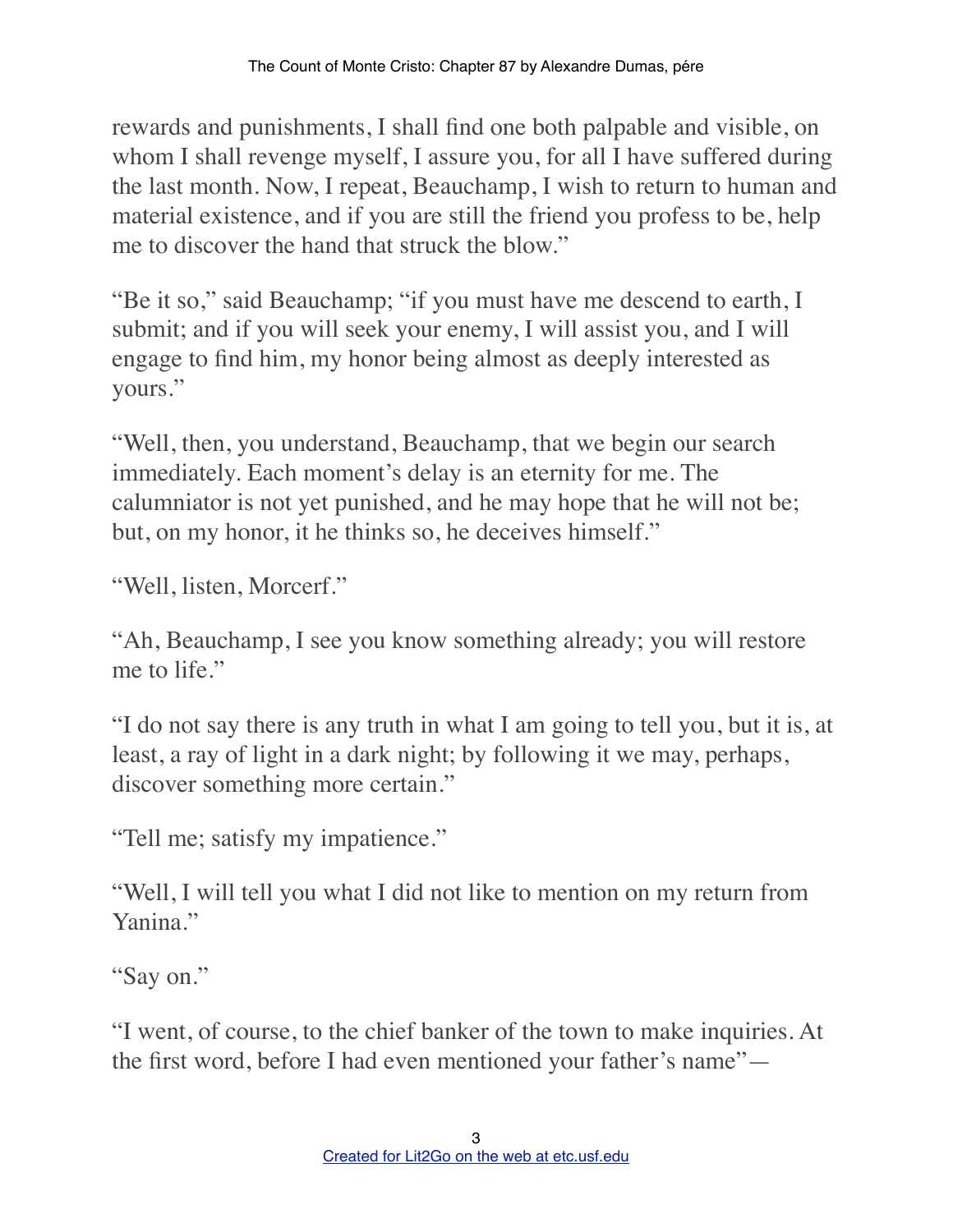"'Ah,' said he. 'I guess what brings you here.'

"How, and why?"

"'Because a fortnight since I was questioned on the same subject.'

"'By whom?'—'By a Paris banker, my correspondent.'

"'Whose name is'-

"'Danglars.'"

"He!" cried Albert; "yes, it is indeed he who has so long pursued my father with jealous hatred. He, the man who would be popular, cannot forgive the Count of Morcerf for being created a peer; and this marriage broken off without a reason being assigned—yes, it is all from the same cause."

"Make inquiries, Albert, but do not be angry without reason; make inquiries, and if it be true"—

"Oh, yes, if it be true," cried the young man, "he shall pay me all I have suffered."

"Beware, Morcerf, he is already an old man."

"I will respect his age as he has respected the honor of my family; if my father had offended him, why did he not attack him personally? Oh, no, he was afraid to encounter him face to face."

"I do not condemn you, Albert; I only restrain you. Act prudently."

"Oh, do not fear; besides, you will accompany me. Beauchamp, solemn transactions should be sanctioned by a witness. Before this day closes, if M. Danglars is guilty, he shall cease to live, or I shall die. Pardieu, Beauchamp, mine shall be a splendid funeral!"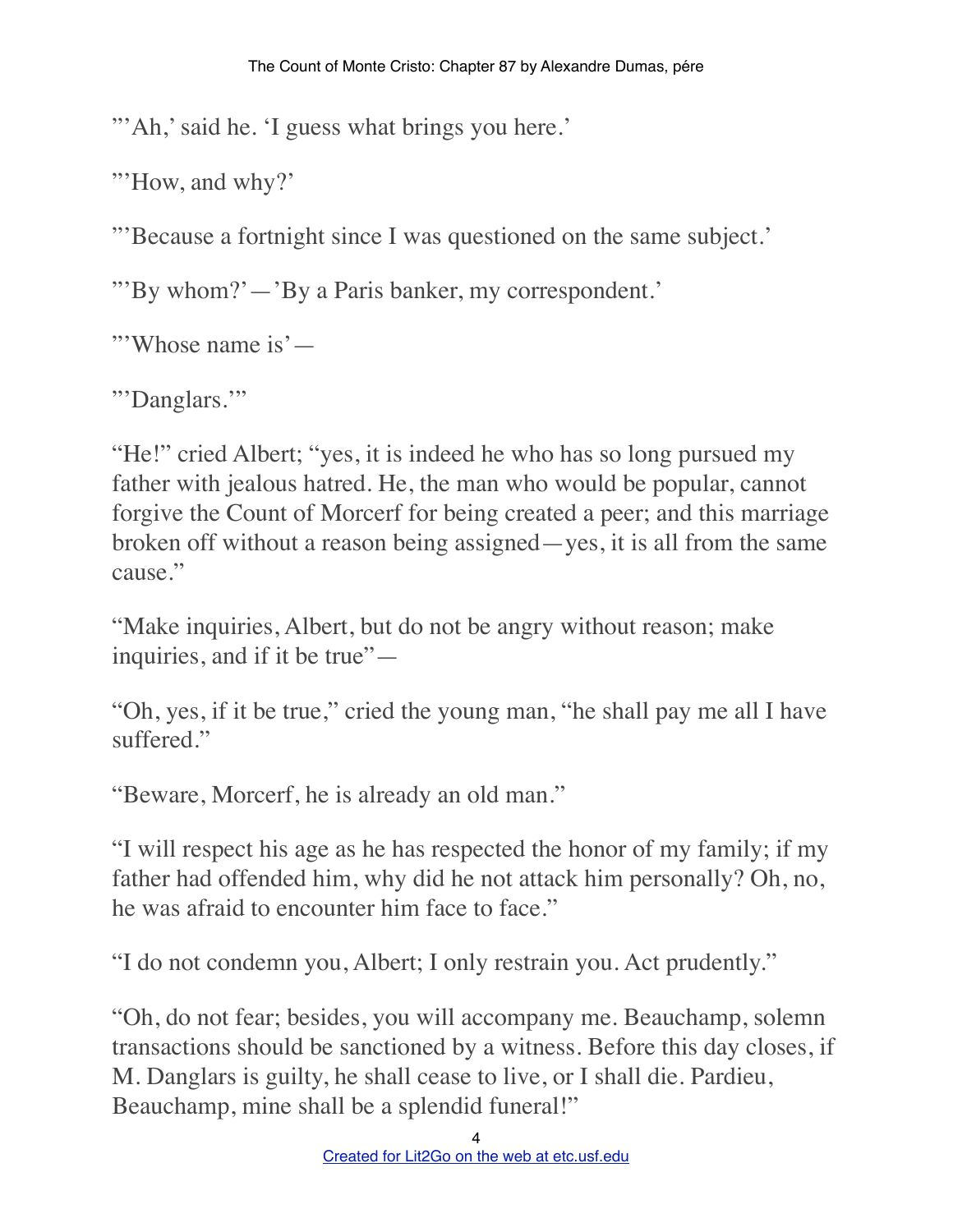"When such resolutions are made, Albert, they should be promptly executed. Do you wish to go to M. Danglars? Let us go immediately." They sent for a cabriolet. On entering the banker's mansion, they perceived the phaeton and servant of M. Andrea Cavalcanti. "Ah, parbleu, that's good," said Albert, with a gloomy tone. "If M. Danglars will not fight with me, I will kill his son–in–law; Cavalcanti will certainly fight." The servant announced the young man; but the banker, recollecting what had transpired the day before, did not wish him admitted. It was, however, too late; Albert had followed the footman, and, hearing the order given, forced the door open, and followed by Beauchamp found himself in the banker's study. "Sir," cried the latter, "am I no longer at liberty to receive whom I choose in my house? You appear to forget yourself sadly."

"No, sir," said Albert, coldly; "there are circumstances in which one cannot, except through cowardice,—I offer you that refuge,—refuse to admit certain persons at least."

"What is your errand, then, with me, sir?"

"I mean," said Albert, drawing near, and without apparently noticing Cavalcanti, who stood with his back towards the fireplace—"I mean to propose a meeting in some retired corner where no one will interrupt us for ten minutes; that will be sufficient—where two men having met, one of them will remain on the ground." Danglars turned pale; Cavalcanti moved a step forward, and Albert turned towards him. "And you, too," said he, "come, if you like, monsieur; you have a claim, being almost one of the family, and I will give as many rendezvous of that kind as I can find persons willing to accept them." Cavalcanti looked at Danglars with a stupefied air, and the latter, making an effort, arose and stepped between the two young men. Albert's attack on Andrea had placed him on a different footing, and he hoped this visit had another cause than that he had at first supposed.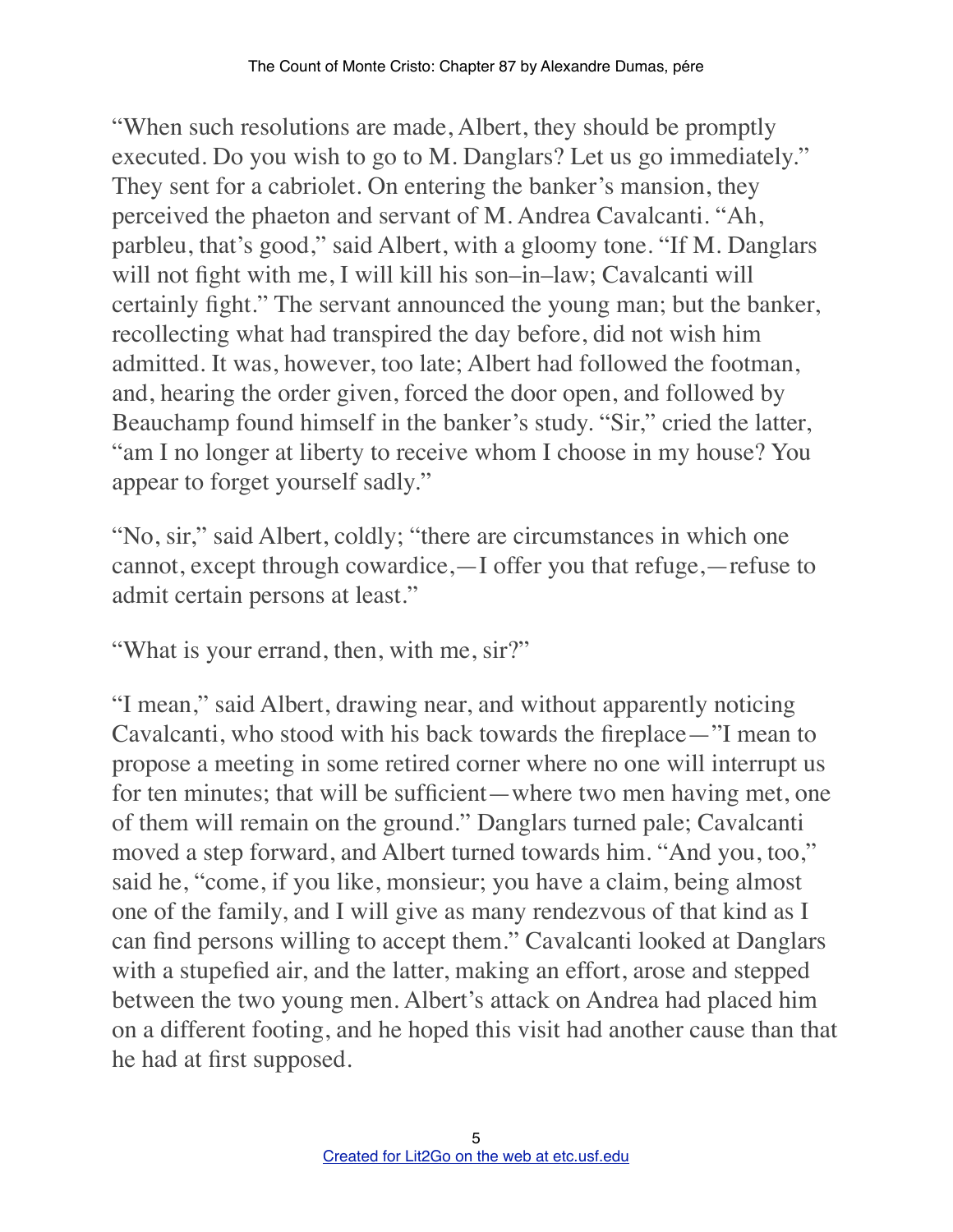"Indeed, sir," said he to Albert, "if you are come to quarrel with this gentleman because I have preferred him to you, I shall resign the case to the king's attorney."

"You mistake, sir," said Morcerf with a gloomy smile; "I am not referring in the least to matrimony, and I only addressed myself to M. Cavalcanti because he appeared disposed to interfere between us. In one respect you are right, for I am ready to quarrel with every one to–day; but you have the first claim, M. Danglars."

"Sir," replied Danglars, pale with anger and fear, "I warn you, when I have the misfortune to meet with a mad dog, I kill it; and far from thinking myself guilty of a crime, I believe I do society a kindness. Now, if you are mad and try to bite me, I will kill you without pity. Is it my fault that your father has dishonored himself?"

"Yes, miserable wretch!" cried Morcerf, "it is your fault." Danglars retreated a few steps. "My fault?" said he; "you must be mad! What do I know of the Grecian affair? Have I travelled in that country? Did I advise your father to sell the castle of Yanina—to betray"—

"Silence!" said Albert, with a thundering voice. "No; it is not you who have directly made this exposure and brought this sorrow on us, but you hypocritically provoked it."

 $472"$ 

"Yes; you! How came it known?"

"I suppose you read it in the paper in the account from Yanina?"

"Who wrote to Yanina?"

"To Yanina?"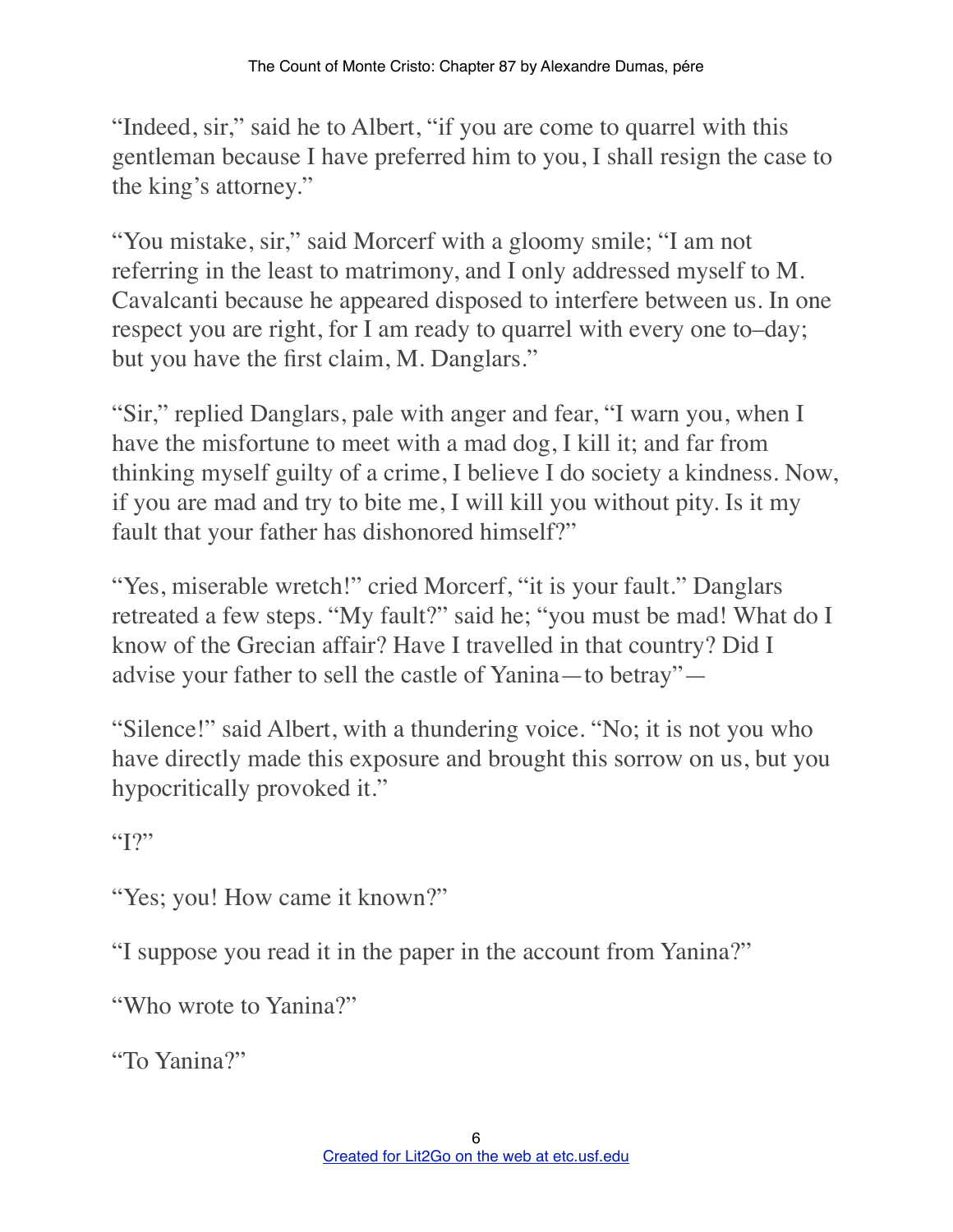"Yes. Who wrote for particulars concerning my father?"

"I imagine any one may write to Yanina."

"But one person only wrote!"

"One only?"

"Yes; and that was you!"

"I, doubtless, wrote. It appears to me that when about to marry your daughter to a young man, it is right to make some inquiries respecting his family; it is not only a right, but a duty."

"You wrote, sir, knowing what answer you would receive."

"I, indeed? I assure you," cried Danglars, with a confidence and security proceeding less from fear than from the interest he really felt for the young man, "I solemnly declare to you, that I should never have thought of writing to Yanina, did I know anything of Ali Pasha's misfortunes."

"Who, then, urged you to write? Tell me."

"Pardieu, it was the most simple thing in the world. I was speaking of your father's past history. I said the origin of his fortune remained obscure. The person to whom I addressed my scruples asked me where your father had acquired his property? I answered, 'In Greece.'—'Then,' said he, 'write to Yanina.'"

"And who thus advised you?"

"No other than your friend, Monte Cristo."

"The Count of Monte Cristo told you to write to Yanina?"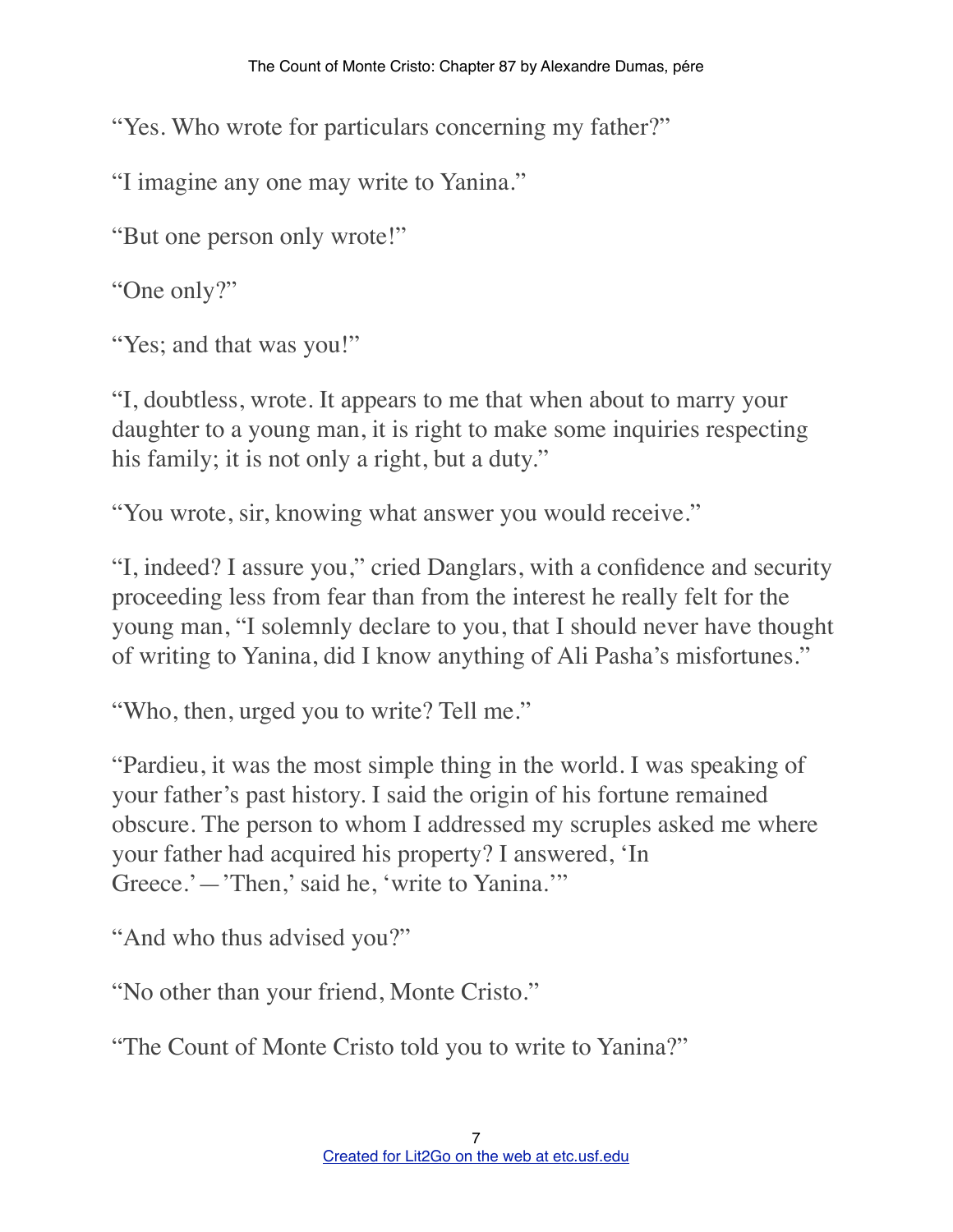"Yes; and I wrote, and will show you my correspondence, if you like." Albert and Beauchamp looked at each other. "Sir," said Beauchamp, who had not yet spoken, "you appear to accuse the count, who is absent from Paris at this moment, and cannot justify himself."

"I accuse no one, sir," said Danglars; "I relate, and I will repeat before the count what I have said to you."

"Does the count know what answer you received?"

"Yes; I showed it to him."

"Did he know my father's Christian name was Fernand, and his family name Mondego?"

"Yes, I had told him that long since, and I did only what any other would have done in my circumstances, and perhaps less. When, the day after the arrival of this answer, your father came by the advice of Monte Cristo to ask my daughter's hand for you, I decidedly refused him, but without any explanation or exposure. In short, why should I have any more to do with the affair? How did the honor or disgrace of M. de Morcerf affect me? It neither increased nor decreased my income."

Albert felt the blood mounting to his brow; there was no doubt upon the subject. Danglars defended himself with the baseness, but at the same time with the assurance, of a man who speaks the truth, at least in part, if not wholly—not for conscience' sake, but through fear. Besides, what was Morcerf seeking? It was not whether Danglars or Monte Cristo was more or less guilty; it was a man who would answer for the offence, whether trifling or serious; it was a man who would fight, and it was evident Danglars would not fight. And, in addition to this, everything forgotten or unperceived before presented itself now to his recollection. Monte Cristo knew everything, as he had bought the daughter of Ali Pasha; and, knowing everything, he had advised Danglars to write to Yanina. The answer known, he had yielded to Albert's wish to be